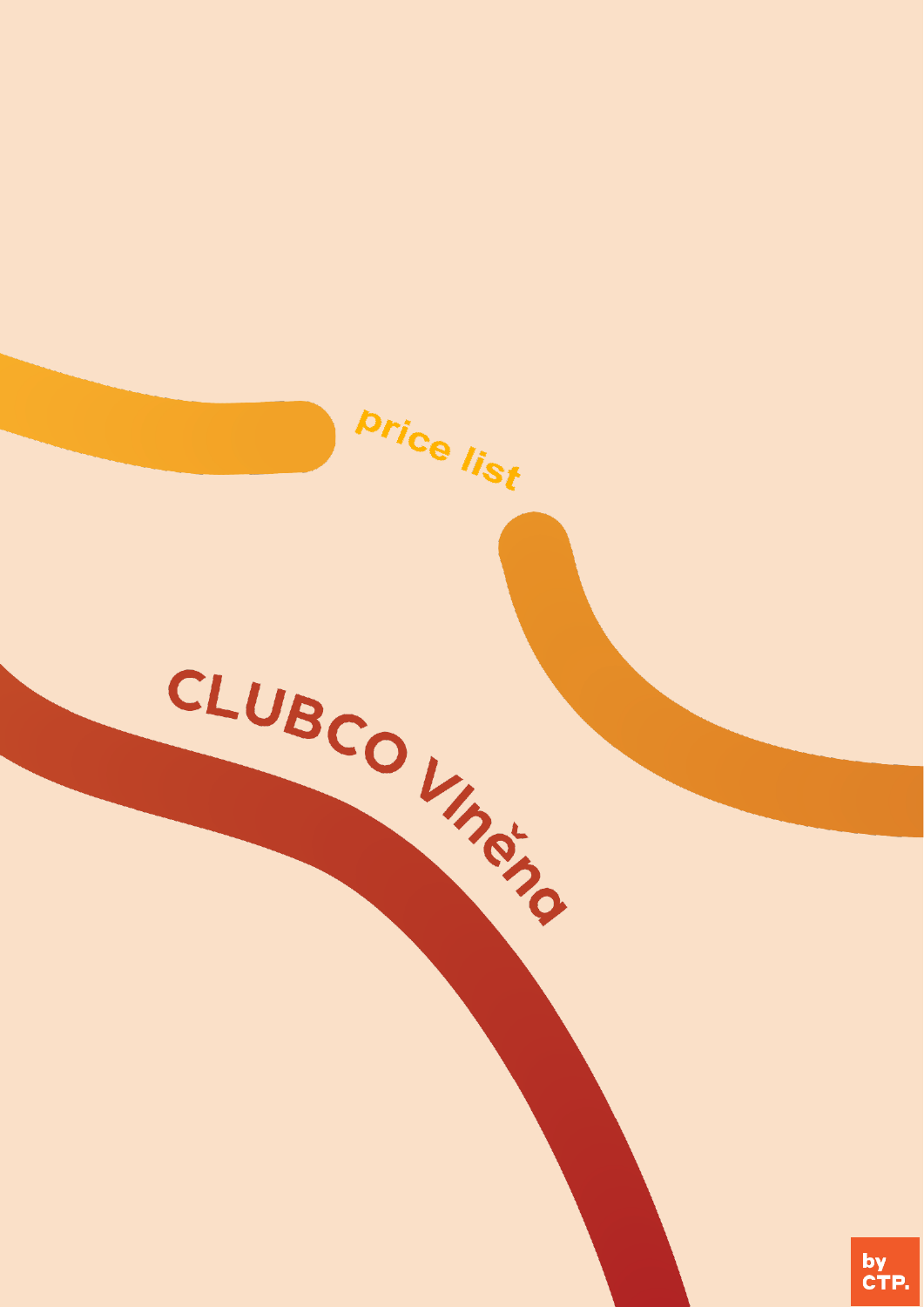

| <b>MEMBERSHIP</b>         | <b>Price</b>           |
|---------------------------|------------------------|
| <b>Hot Desk 1 hour</b>    | 200 CZK / hour         |
| <b>Hot Desk Daypass</b>   | 600 CZK / day          |
| <b>Hot Desk 40 hours</b>  |                        |
| 1 month                   | 1 925 CZK / month      |
| Indefinite period         | 1 840 CZK / month      |
| 12 months                 | 1 575 CZK / month      |
| <b>Hot Desk 80 hours</b>  |                        |
| 1 month                   | 3 300 CZK / month      |
| Indefinite period         | 3 150 CZK / month      |
| 12 months                 | 2 700 CZK / month      |
| <b>Hot Desk Unlimited</b> |                        |
| Indefinite period         | 5 985 CZK / month      |
| 12 months                 | 5 130 CZK / month      |
| <b>Fixed Desk</b>         |                        |
| Indefinite period         | 6 615 CZK / month      |
| 12 months                 | 5 670 CZK / month      |
| Office*                   |                        |
| Indefinite period         | from 7 350 CZK / month |
| 12 months                 | from 6 300 CZK / month |
|                           |                        |

\* price vary as per size and location of each office Above prices are excluding VAT

## **Refreshments**

Coffee, tea, water in common kitchenettes complimentary complimentary Food & Beverage at the coffee bar as per the current menu

**clubco.cz**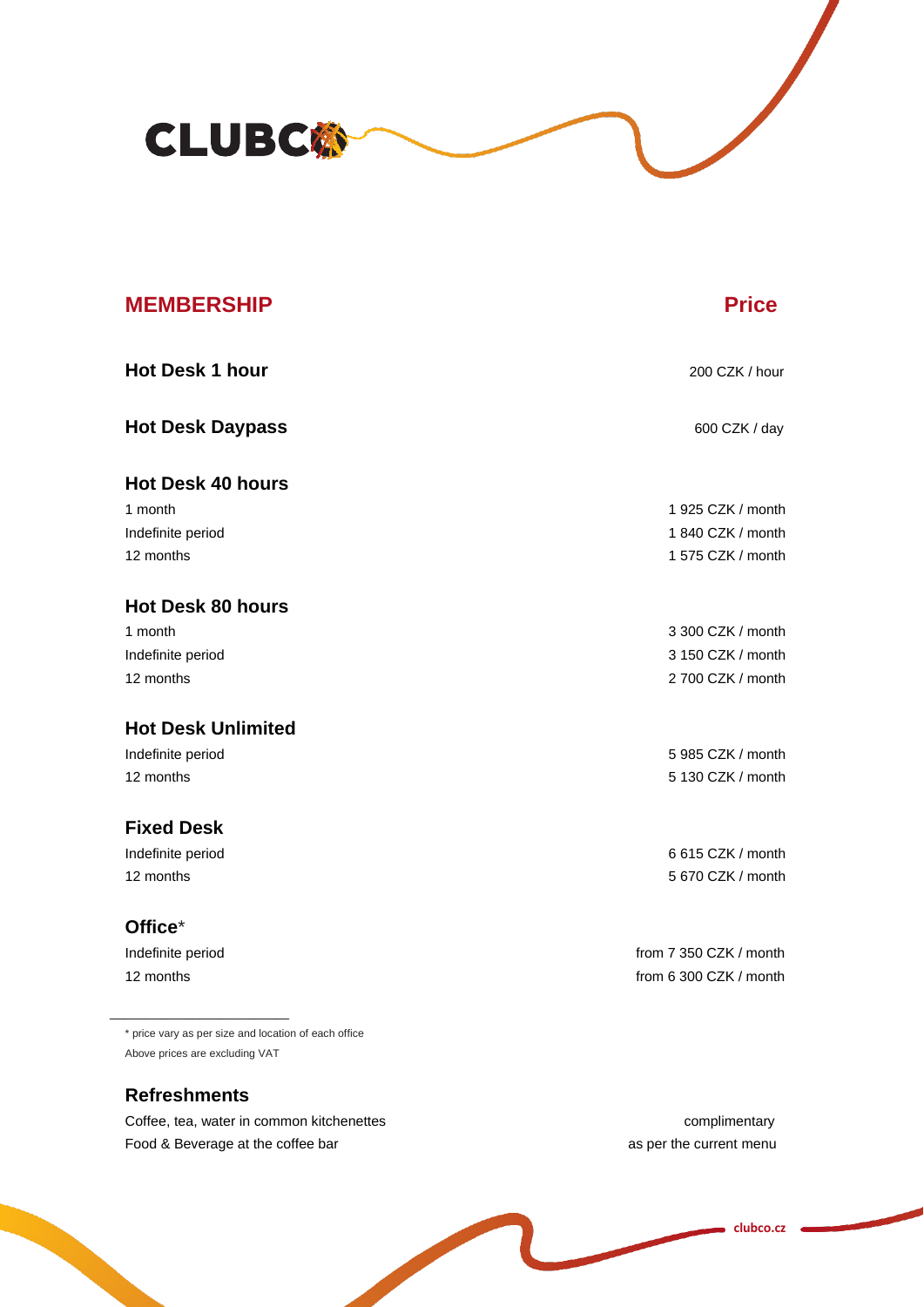**CLUBC@** 

## **Printing**

A4 colour 1,50 CZK / page A3 black & white 1,50 CZK / page A3 colour 3,00 CZK / page

A4 black & white 1,00 CZK / page

## **Meeting rooms (8:00-18:00)**

| <b>Floor</b>         | <b>Meeting</b><br>room | <b>Capacity</b>          |                          | <b>Rates</b> |              |                                        |                                        |                 |
|----------------------|------------------------|--------------------------|--------------------------|--------------|--------------|----------------------------------------|----------------------------------------|-----------------|
|                      |                        | <b>Classic</b><br>layout | <b>Theatre</b><br>layout | 1 hour       | 2 hours      | 3 hours                                | Half day                               | <b>Full day</b> |
| $-1$                 | <b>Shetland</b>        | 12                       | 20                       | 750,00 CZK   |              | 1 500,00 CZK 2 250,00 CZK 2 800,00 CZK |                                        | 4 600,00 CZK    |
| $-1$                 | <b>Cashmere</b>        | 12                       | 26                       | 750,00 CZK   |              | 1 500,00 CZK 2 250,00 CZK 2 800,00 CZK |                                        | 4 600,00 CZK    |
| $-1$                 | <b>Merino</b>          | 6                        | <b>NO</b>                | 500,00 CZK   | 1 000,00 CZK | 500,00 CZK                             | 1800,00 CZK                            | 3 000,00 CZK    |
| 1                    | <b>Mohair</b>          | 10                       | <b>NO</b>                | 550.00 CZK   | 1 100,00 CZK | 650,00 CZK<br>1                        | 2 000,00 CZK                           | 3 200,00 CZK    |
| $-1$                 | Alpaca                 | 2                        | <b>NO</b>                | 100,00 CZK   | 200.00 CZK   | 300,00 CZK                             | 350,00 CZK                             | 650,00 CZK      |
| $-1$                 | Angora                 | 2                        | <b>NO</b>                | 100,00 CZK   | 200,00 CZK   | 300,00 CZK                             | 350,00 CZK                             | 650,00 CZK      |
| $\blacktriangleleft$ | <b>Event space</b>     | 48                       | 80                       | 2 000,00 CZK |              |                                        | 4 000,00 CZK 6 000,00 CZK 7 000,00 CZK | 13 000.00 CZK   |

Above prices are excluding VAT